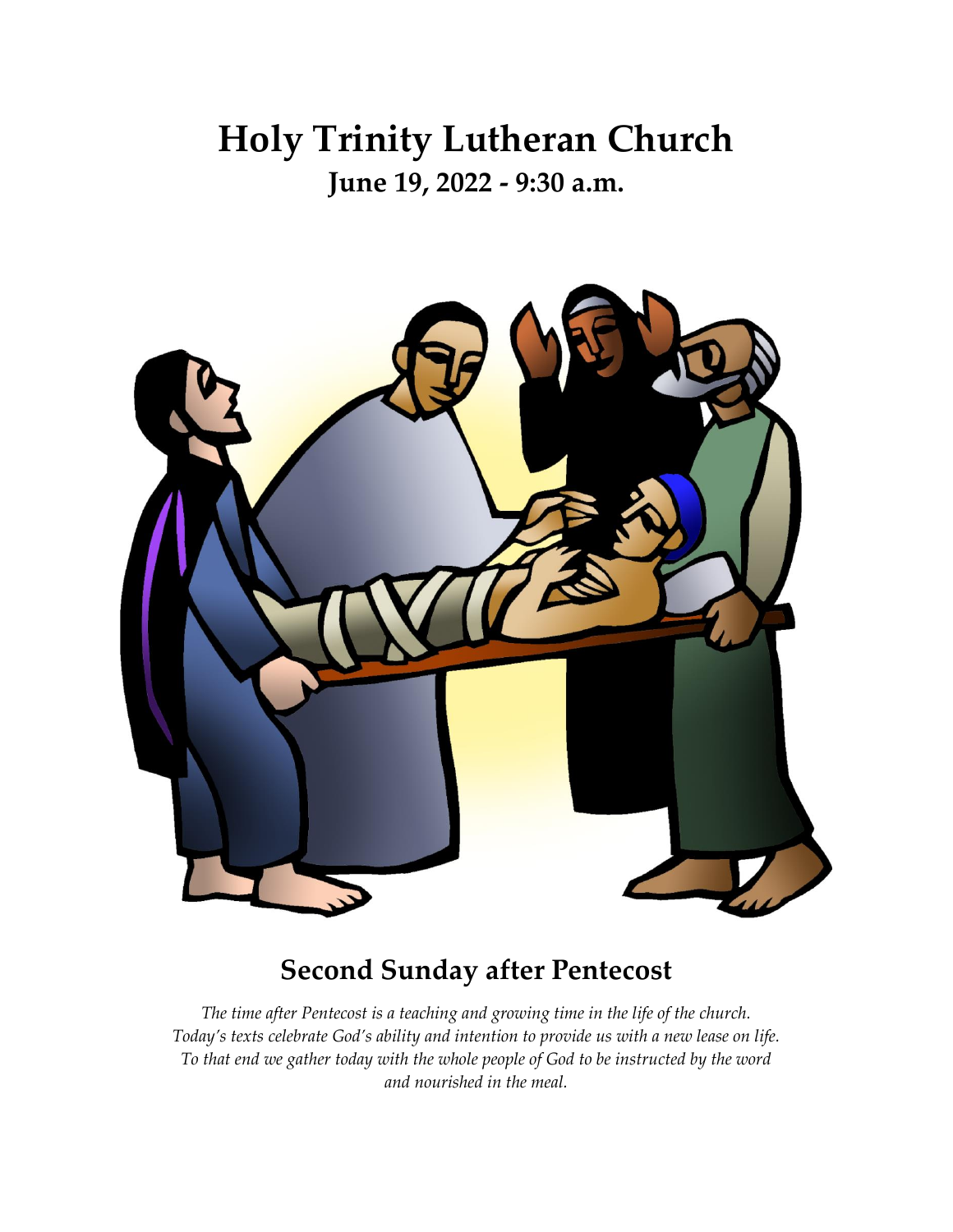## **Service of Word and Sacrament**

*In the bulletin: The asterisk (\*) invites you to stand as you are able. Boldface type indicates the congregation's responses. At the sign of the cross (\fftthtaginesty), you are invited to make that same sign upon yourself in remembrance of your baptism.*

## **GATHERING**

### **Welcome & Announcements**

#### **Instatement of Interim Pastor** (Rick Kimble, Council Vice President)

This morning our congregation takes another step forward in its life and ministry as it receives an interim pastor to guide and serve the people of Holy Trinity Lutheran Church. As we take this step, we are reminded of the following passages of scripture that guide and direct the ministry of ordained ministers:

(John 20:21-23) <sup>21</sup>Jesus said to them again, "Peace be with you. As the Father has sent me, so I send you." <sup>22</sup>When he had said this, he breathed on them and said to them, "Receive the Holy Spirit. <sup>23</sup>If you forgive the sins of any, they are forgiven them; if you retain the sins of any, they are retained."

(Matthew 28:18-20) <sup>18</sup>And Jesus came and said to them, "All authority in heaven and on earth has been given to me. <sup>19</sup>Go therefore and make disciples of all nations, baptizing them in the name of the Father and of the Son and of the Holy Spirit, <sup>20</sup>and teaching them to obey everything that I have commanded you. And remember, I am with you always, to the end of the age."

(1 Timothy 4:12-16) <sup>12</sup>Let no one despise your youth, but set the believers an example in speech and conduct, in love, in faith, in purity. <sup>13</sup>Until I arrive, give attention to the public reading of scripture, to exhorting, to teaching. <sup>14</sup>Do not neglect the gift that is in you, which was given to you through prophecy with the laying on of hands by the council of elders. <sup>15</sup>Put these things into practice, devote yourself to them, so that all may see your progress. <sup>16</sup>Pay close attention to yourself and to your teaching; continue in these things, for in doing this you will save both yourself and your hearers.

As this synod's pastor, the bishop shall have primary responsibility for the ministry of word and sacrament in the congregations of this synod; providing pastoral care and leadership for its congregations and its rostered leaders. When a congregation is between called pastors, the bishop may appoint an interim pastor to preach and preside at that particular local church, and to perform agreed-upon duties for a designated period of time.

Our bishop, the Rev. Dr. Laura Barbins is appointing the Rev. Becki Bowan Verbridge as our interim pastor.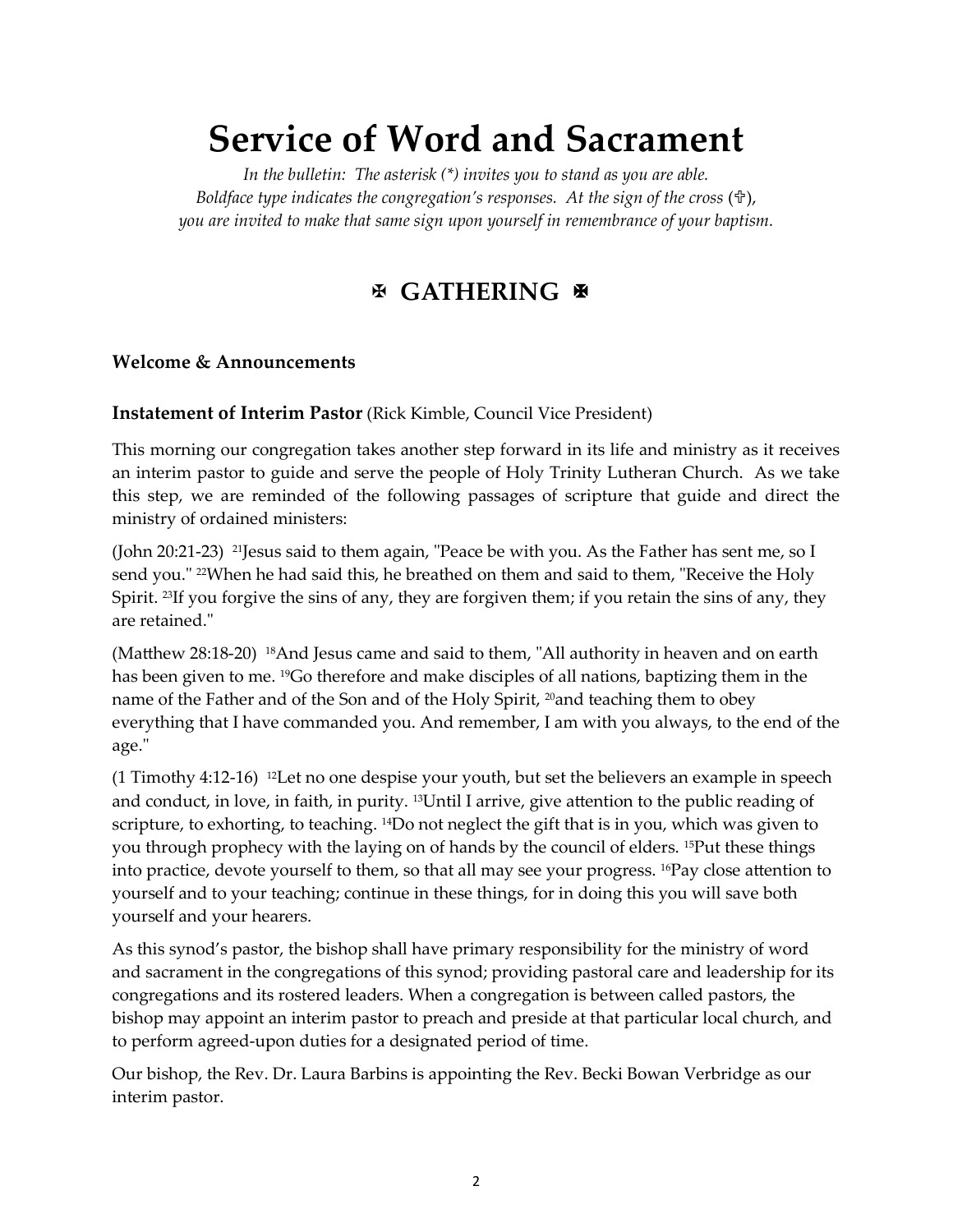Pastor Becki, in the presence of this congregation will you commit yourself to the following responsibilities: preach and teach the word of God; preside at worship and administer the sacraments according to the practice of the ELCA; provide pastoral care to members of the congregation; give leadership for meetings, activities, and organizations of the local church; encourage the congregation to support the mission of the ELCA; maintain membership rosters and the congregations' statistics?

#### *I will and I ask God to help me.*

#### *(The congregation stands as they are able.)*

People of God, will you receive Pastor Becki as she continues the work of bringing the gospel of hope and salvation; will you regard her as a fellow servant of Jesus Christ and work with her in the mission and ministry of this congregation; will you pray for her in all things; and will you work to live together with her in the peace and unity that the Holy Spirit brings?

### **We will and we ask God to help us.**

Pastor Becki, by your statement of commitment, the affirmation of this congregation, and the designation of the bishop, we welcome you as Interim Pastor of Holy Trinity Lutheran Church, in the name of the Father and of the  $+$  Son and of the Holy Spirit.

**Amen.**

**Prelude** *Voluntary in D Major* John Blow

### **\*Confession and Forgiveness**

Blessed be the holy Trinity,  $+$  one God, whose steadfast love endures forever. **Amen.**

Let us confess our sin in the presence of God and of one another.

*Silence is kept for self-examination.*

Lord, forgive us.

**We are blind to our own brokenness, yet focused on the failings of others. We are deaf to the cries of those who need us, numb to the need of those who hurt. We are silent when words are needed, unmoved when action is required. Lord, receive our confession. Speak life to us again and heal our broken souls. Amen.**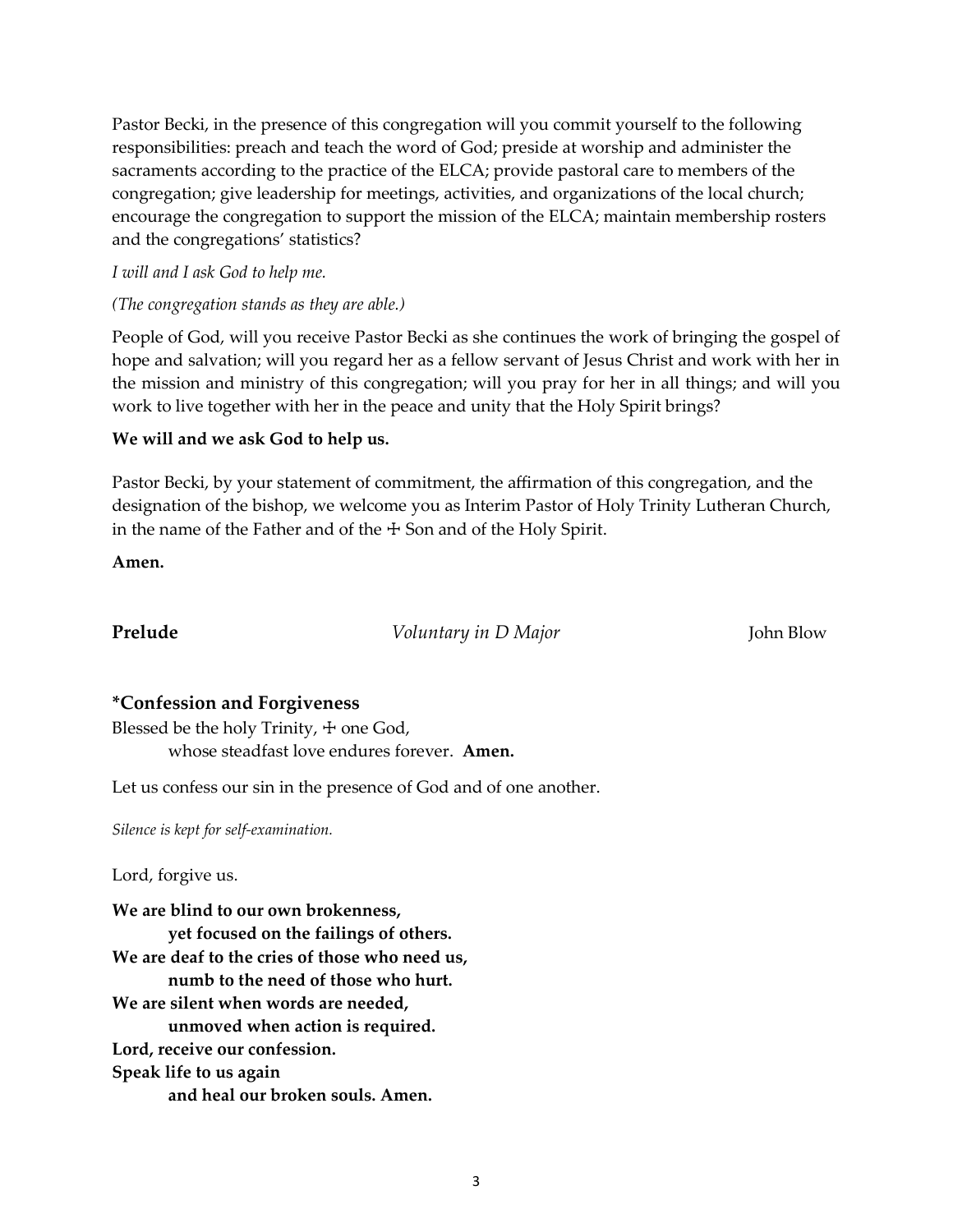Hear the good news! God does not deal with us according to our sins but delights in granting pardon and mercy. In the name of  $\pm$  Jesus Christ, your sins are forgiven. You are free to love as God loves.

**Amen.**



### **\*Greeting**

The grace of our Lord Jesus Christ, the love of God, and the communion of the Holy Spirit be with you all.

**And also with you.**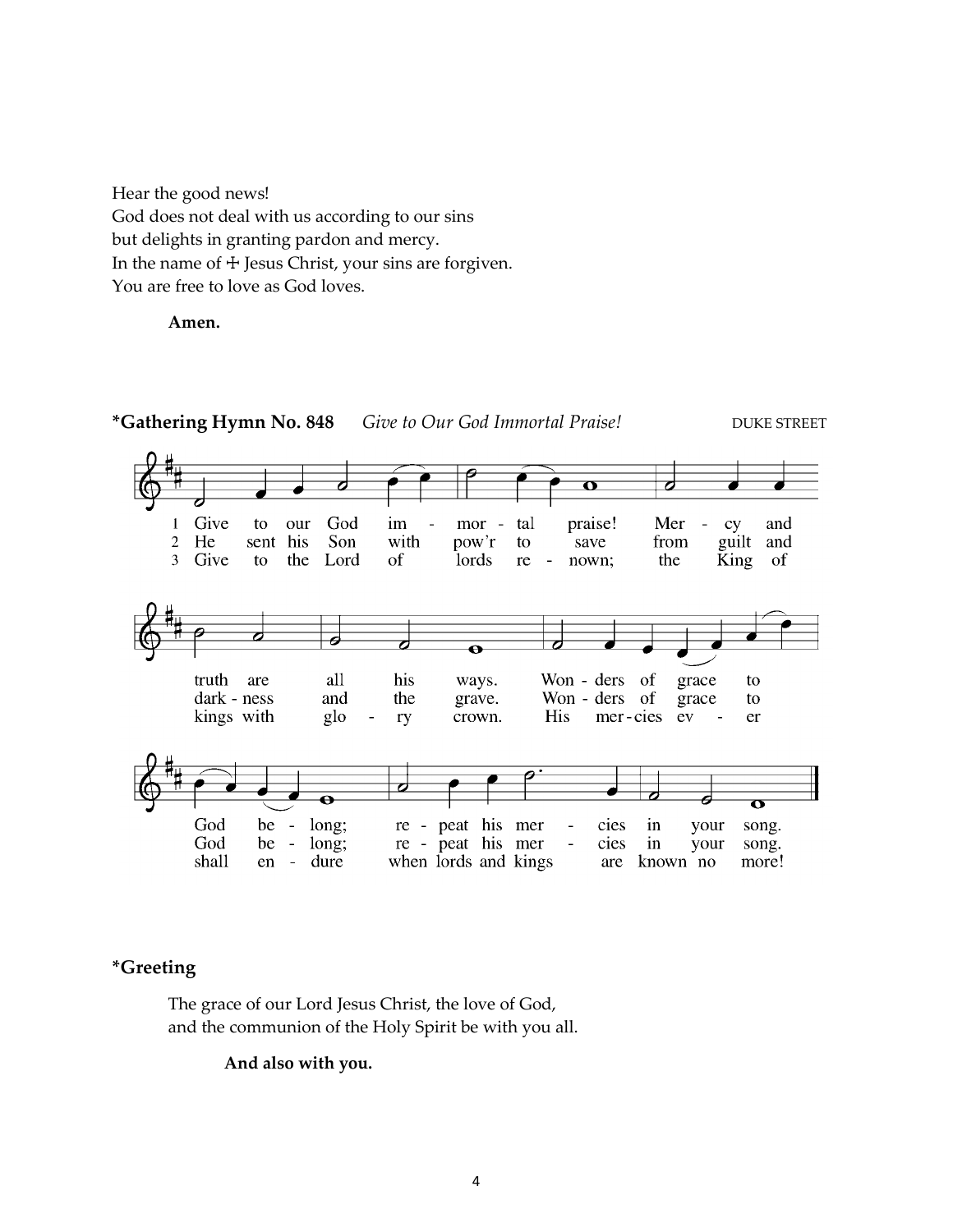#### **\*Hymn of Praise**



#### **Prayer of the Day**

Gracious God, draw near to us with compassion, touch us with love, and speak to us with love,

> so that we may arise and live to spread the good news of your saving power; through Jesus Christ our Lord.

**Amen.**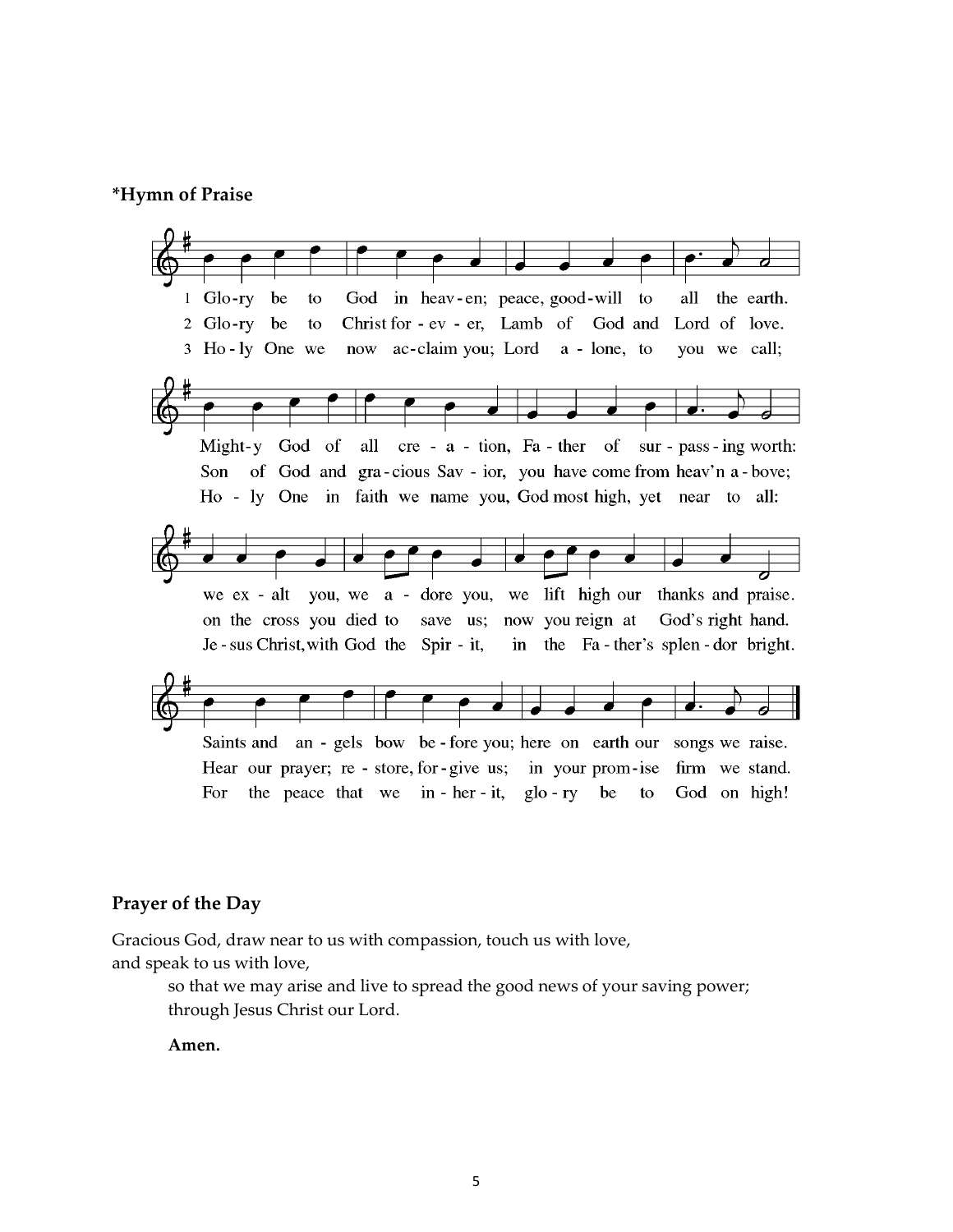### **E** WORD **E**

#### **First Reading:** 1 Kings 17:17-24

<sup>7</sup>After this the son of the woman, the mistress of the house, became ill; his illness was so severe that there was no breath left in him. <sup>18</sup>She then said to Elijah, "What have you against me, O man of God? You have come to me to bring my sin to remembrance, and to cause the death of my son!" <sup>19</sup>But he said to her, "Give me your son." He took him from her bosom, carried him up into the upper chamber where he was lodging, and laid him on his own bed. <sup>20</sup>He cried out to the LORD, "O LORD my God, have you brought calamity even upon the widow with whom I am staying, by killing her son?" <sup>21</sup>Then he stretched himself upon the child three times, and cried out to the LORD, "O LORD my God, let this child's life come into him again." <sup>22</sup>The LORD listened to the voice of Elijah; the life of the child came into him again, and he revived. <sup>23</sup>Elijah took the child, brought him down from the upper chamber into the house, and gave him to his mother; then Elijah said, "See, your son is alive." <sup>24</sup>So the woman said to Elijah, "Now I know that you are a man of God, and that the word of the LORD in your mouth is truth."

The word of the Lord.

#### **Thanks be to God.**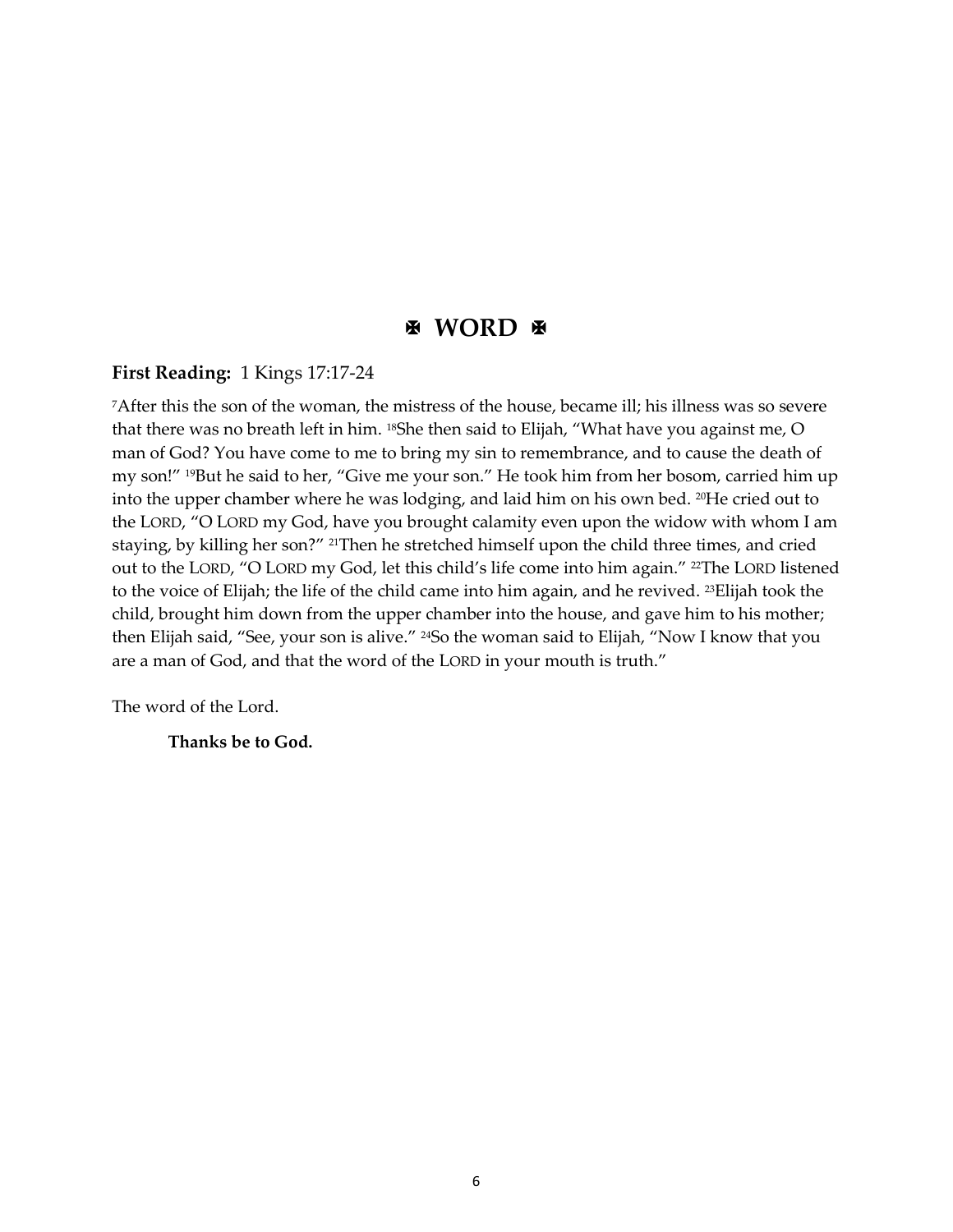### **Psalm 22: 19-28**

*All sing as indicated.*



| Left side:  | <sup>19</sup> But you, O LORD, be not $\frac{1}{1}$ far away;<br>O my help, hasten <sup>1</sup> to my aid.                                                                          |  |  |
|-------------|-------------------------------------------------------------------------------------------------------------------------------------------------------------------------------------|--|--|
| Right side: | <sup>20</sup> Deliver me $\pm$ from the sword,<br>my life from the power $\cdot$ of the dog.                                                                                        |  |  |
| Left side:  | <sup>21</sup> Save me from the <sup>1</sup> lion's mouth!<br>From the horns of wild bulls you have 'rescued me.                                                                     |  |  |
| Right side: | <sup>22</sup> I will declare your name <sup>1</sup> to my people;<br>in the midst of the assembly   I will praise you.                                                              |  |  |
| Left side:  | <sup>23</sup> You who fear the LORD, give praise! All you of Jacob's <sup>1</sup> line, give glory.<br>Stand in awe of the LORD, all you off- ' spring of Israel.                   |  |  |
| Right side: | <sup>24</sup> For the LORD does not despise nor abhor the poor in their poverty; neither is<br>the LORD's face hid- den from them;<br>but when they cry out, I the LORD hears them. |  |  |
| Left side:  | <sup>25</sup> From you comes my praise in the $\frac{1}{2}$ great assembly;<br>I will perform my vows in the sight of those who ' fear the LORD.                                    |  |  |
| Right side: | <sup>26</sup> The poor shall eat $\perp$ and be satisfied,<br>Let those who seek the LORD give praise! May your hearts I live<br>forever!                                           |  |  |
| Left side:  | <sup>27</sup> All the ends of the earth shall remember and turn $\pm$ to the LORD;<br>all the families of nations shall bow <sup>1</sup> before God.                                |  |  |
| Right side: | <sup>28</sup> For dominion belongs $\pm$ to the LORD,<br>who rules $o$ - $\vee$ ver the nations.                                                                                    |  |  |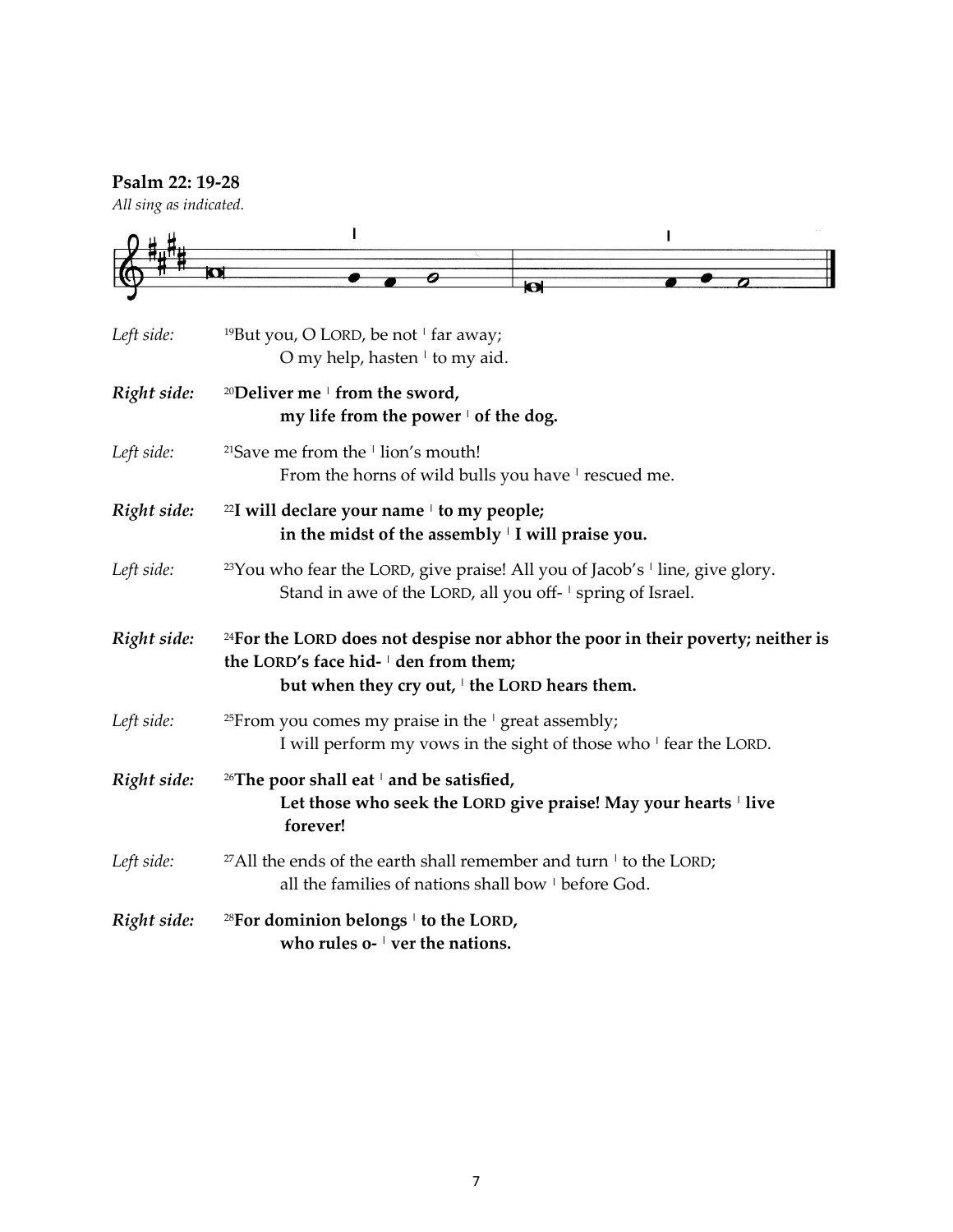#### **Second Reading:** Galatians 1:11-24

<sup>11</sup>For I want you to know, brothers and sisters, that the gospel that was proclaimed by me is not of human origin; <sup>12</sup>for I did not receive it from a human source, nor was I taught it, but I received it through a revelation of Jesus Christ. <sup>13</sup>You have heard, no doubt, of my earlier life in Judaism. I was violently persecuting the church of God and was trying to destroy it. <sup>14</sup>I advanced in Judaism beyond many among my people of the same age, for I was far more zealous for the traditions of my ancestors. <sup>15</sup>But when God, who had set me apart before I was born and called me through his grace, was pleased <sup>16</sup>to reveal his Son to me, so that I might proclaim him among the Gentiles, I did not confer with any human being, <sup>17</sup>nor did I go up to Jerusalem to those who were already apostles before me, but I went away at once into Arabia, and afterwards I returned to Damascus. <sup>18</sup>Then after three years I did go up to Jerusalem to visit Cephas and stayed with him fifteen days; <sup>19</sup>but I did not see any other apostle except James the Lord's brother. <sup>20</sup>In what I am writing to you, before God, I do not lie! <sup>21</sup>Then I went into the regions of Syria and Cilicia, <sup>22</sup>and I was still unknown by sight to the churches of Judea that are in Christ; <sup>23</sup>they only heard it said, "The one who formerly was persecuting us is now proclaiming the faith he once tried to destroy." <sup>24</sup>And they glorified God because of me.

Word of God, word of life.

#### **Thanks be to God.**



### **\*Gospel Acclamation**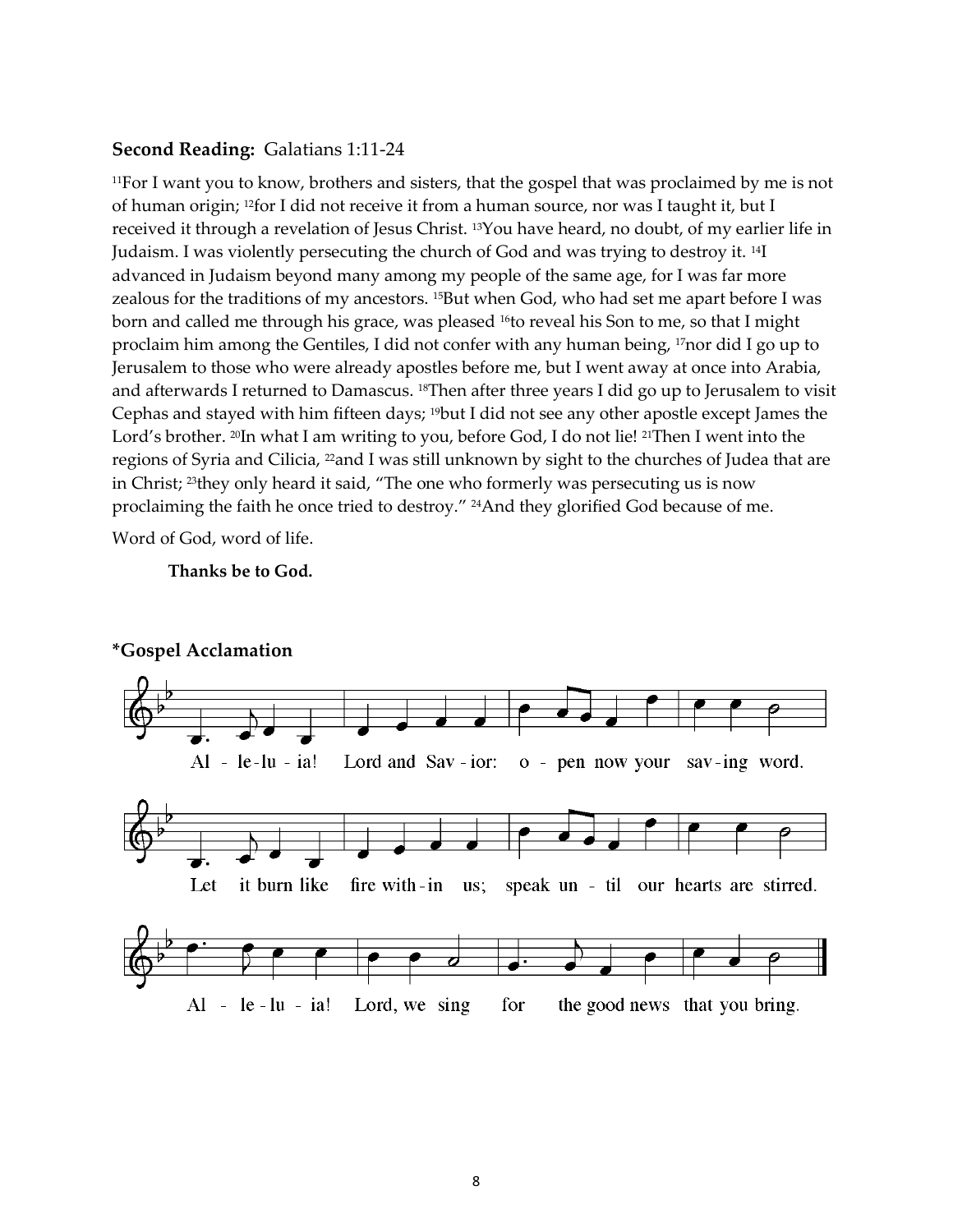**\*Gospel:** Luke 7: 11-17

The Holy Gospel according to Luke, the 7<sup>th</sup> chapter.

### **Glory to you, O Lord.**

<[s](javascript:void(0);)up>11</sup>Soon afterwards<sup>\*</sup> he went to a town called Nain, and his disciples and a large crowd went with him. <sup>12</sup>As he approached the gate of the town, a man who had died was being carried out. He was his mother's only son, and she was a widow; and with her was a large crowd from the town. <sup>13</sup>When the Lord saw her, he had compassion for her and said to her, 'Do not weep.' <sup>14</sup>Then he came forward and touched the bier, and the bearers stood still. And he said, 'Young man, I say to you, rise!' <sup>15</sup>The dead man sat up and began to speak, and Jesu[s](javascript:void(0);)\* gave him to his mother. <sup>16</sup>Fear seized all of them; and they glorified God, saying, 'A great prophet has risen among us!' and 'God has looked favourably on his people!' <sup>17</sup>This word about him spread throughout Judea and all the surrounding country.

The Gospel of the Lord.

**Praise to you, O Christ.**

### **Prayer for Understanding**

Speak to us, O Lord, your saving Word; fill us with your Holy Spirit and feed us with the bread of life.

**Amen.**

**Sermon** Pastor Becki Verbridge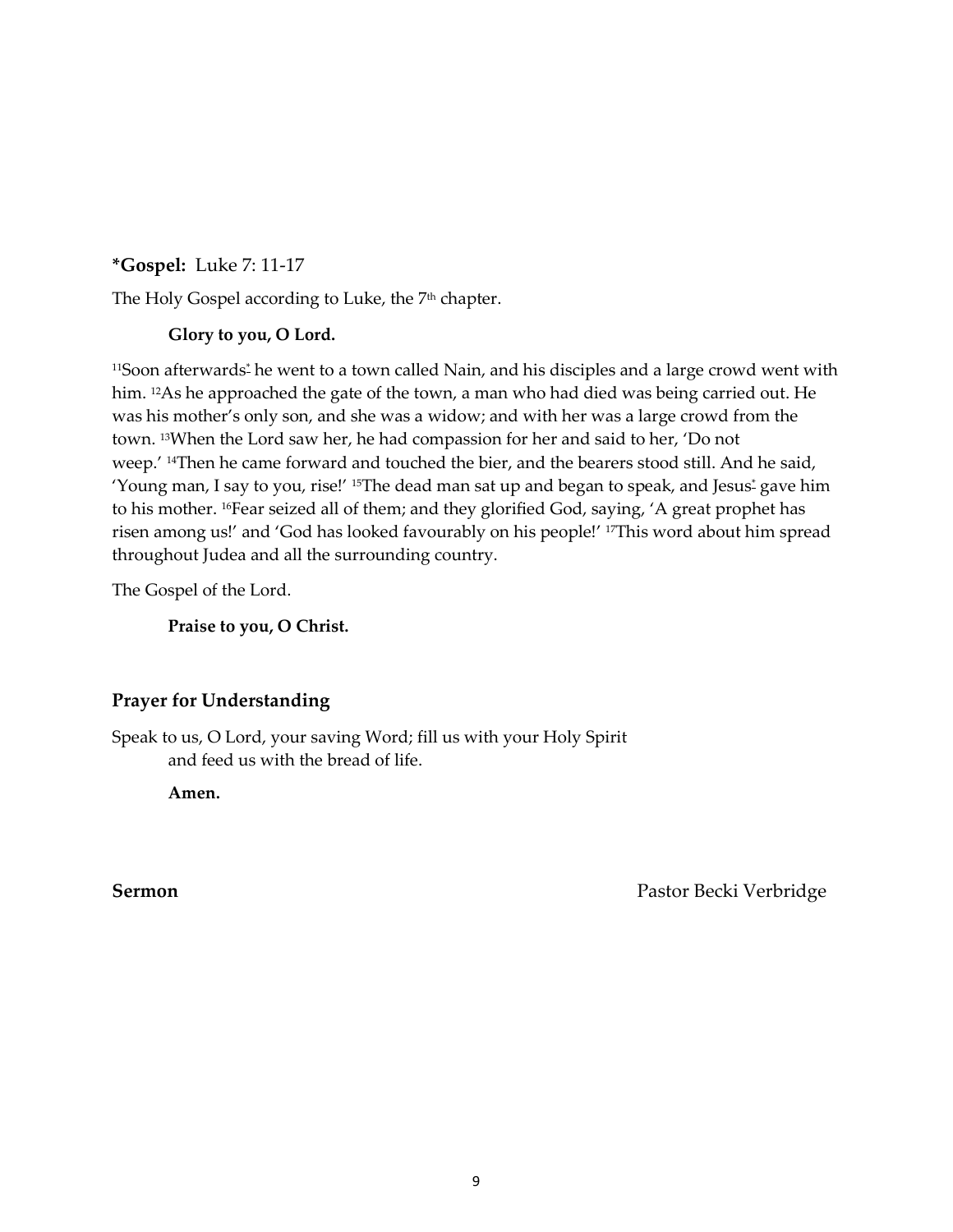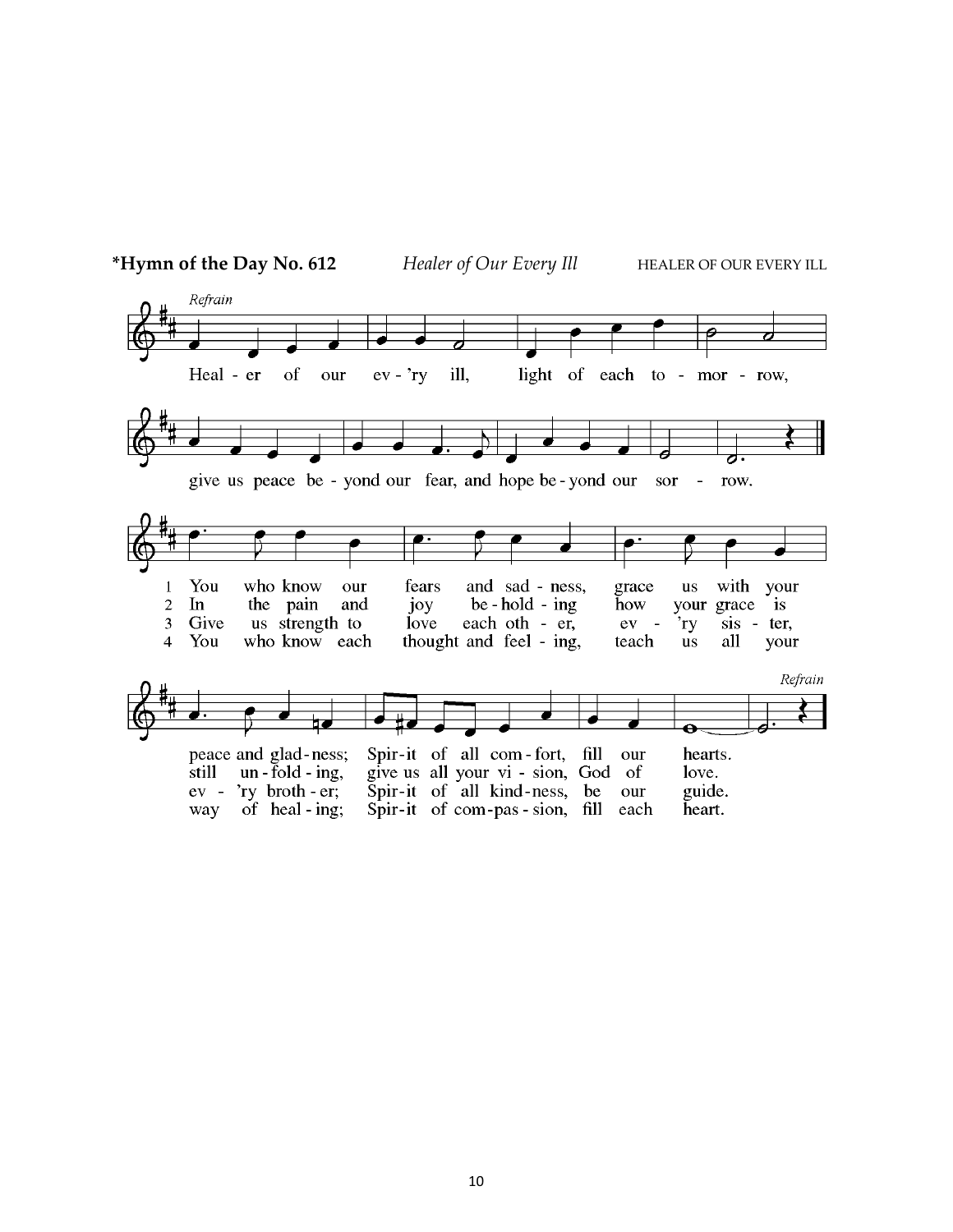**\*Apostles' Creed**

**I believe in God, the Father almighty, creator of heaven and earth. I believe in Jesus Christ, God's only Son, our Lord, who was conceived by the Holy Spirit, born of the virgin Mary, suffered under Pontius Pilate, was crucified, died, and was buried; he descended to the dead. On the third day he rose again; he ascended into heaven, he is seated at the right hand of the Father, and he will come to judge the living and the dead.**

**I believe in the Holy Spirit, the holy catholic Church, the communion of saints, the forgiveness of sins, the resurrection of the body, and the life everlasting. Amen.**

#### **\*The Prayers**

Called into unity with one another and the whole creation, let us pray for our shared world.

*Each petition ends "Hear us, O God," to which we respond "Your mercy is great." The collect ends our prayers.*

Receive these prayers, O God, and those too deep for words, through Jesus Christ Our Lord.

**Amen**

### **图 MEAL 图**

#### **\*Sharing of the Peace**

The peace of the Lord be with you always.

#### **And also with you.**

*We share the peace of Christ with one another.*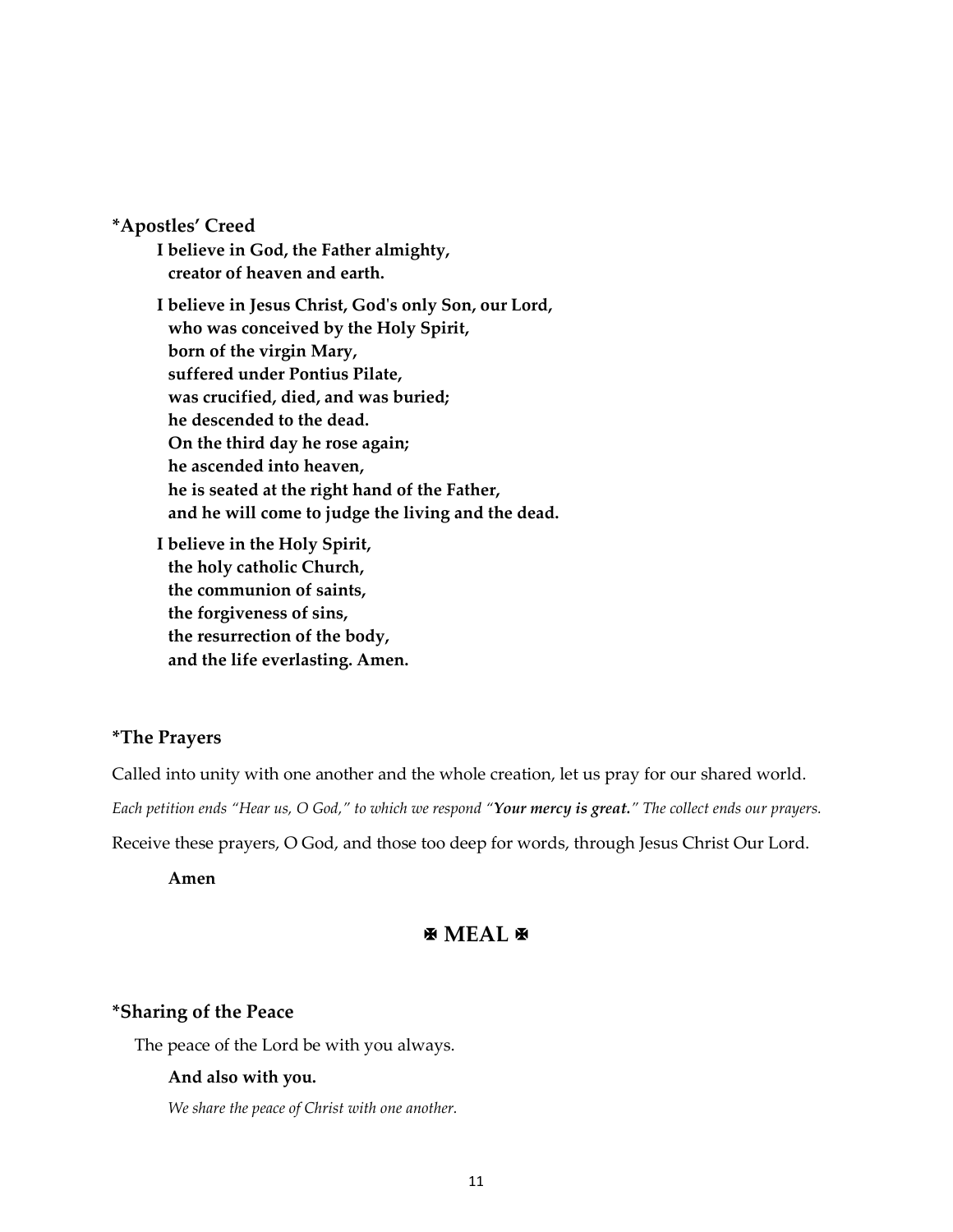

thank-ful song shall rise for - ev - er, gra-cious do - nor of our days. born with tal - ents, make us ser - vants fit an - swer at your to throne. heal-ing, teach-ing, and re-claim-ing, serv-ing you by lov-ing all.

#### **\*Invitation**

Christ comes to us in, with and under the bread and wine to nourish our faith.

The uncontainable presence, grace, love, forgiveness and

mercy of Christ come to us in this simple meal that spans all time and space.

All baptized children of God – regardless of denominational background – are welcome and invited to share it with us.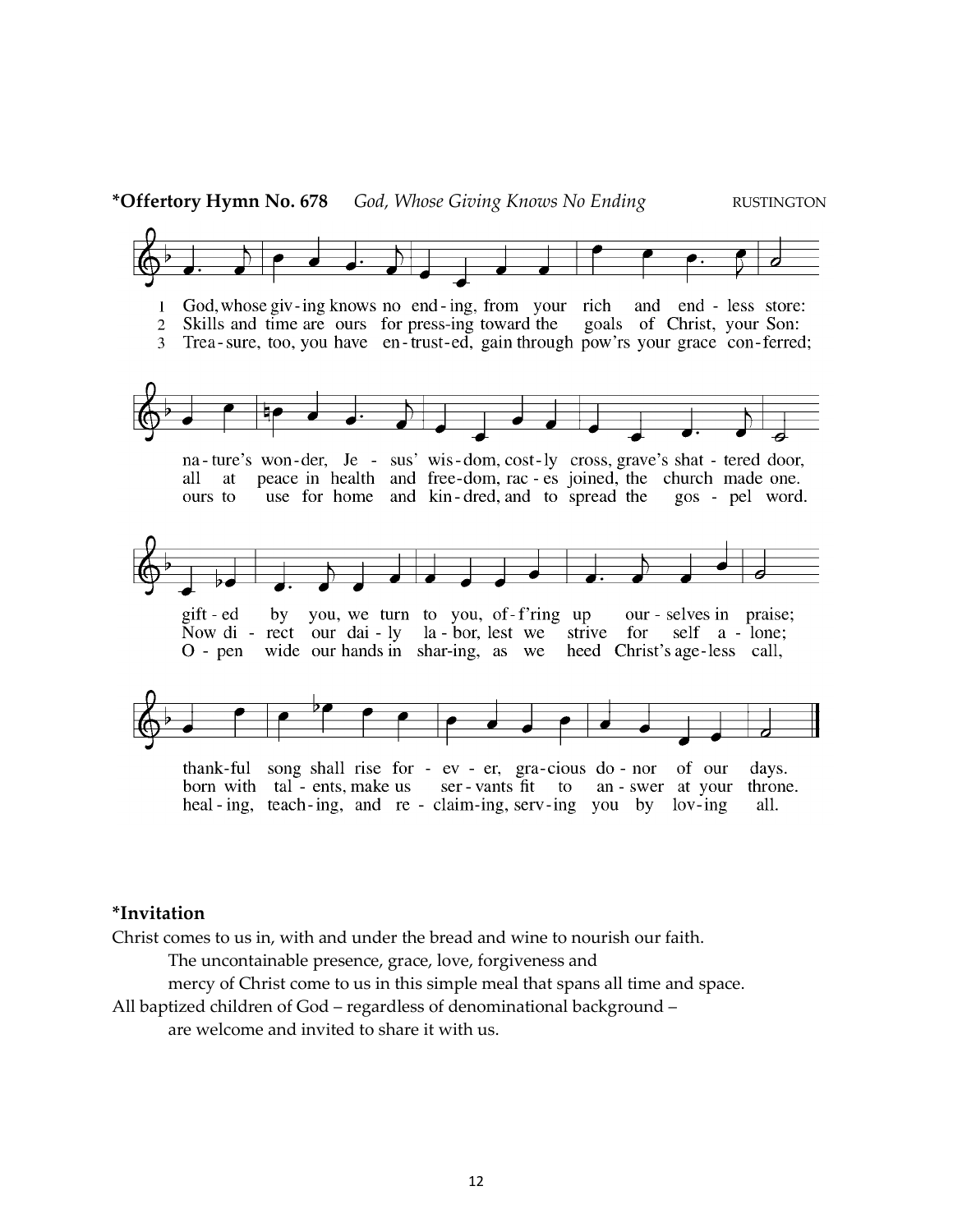### **\*The Great Thanksgiving**

The Lord be with you.

**And also with you.**

Lift up your hearts.

#### **We lift them to the Lord.**

Let us give thanks to the Lord our God.

### **It is right to give our thanks and praise.**

It is indeed right…we praise your name and join their unending hymn:

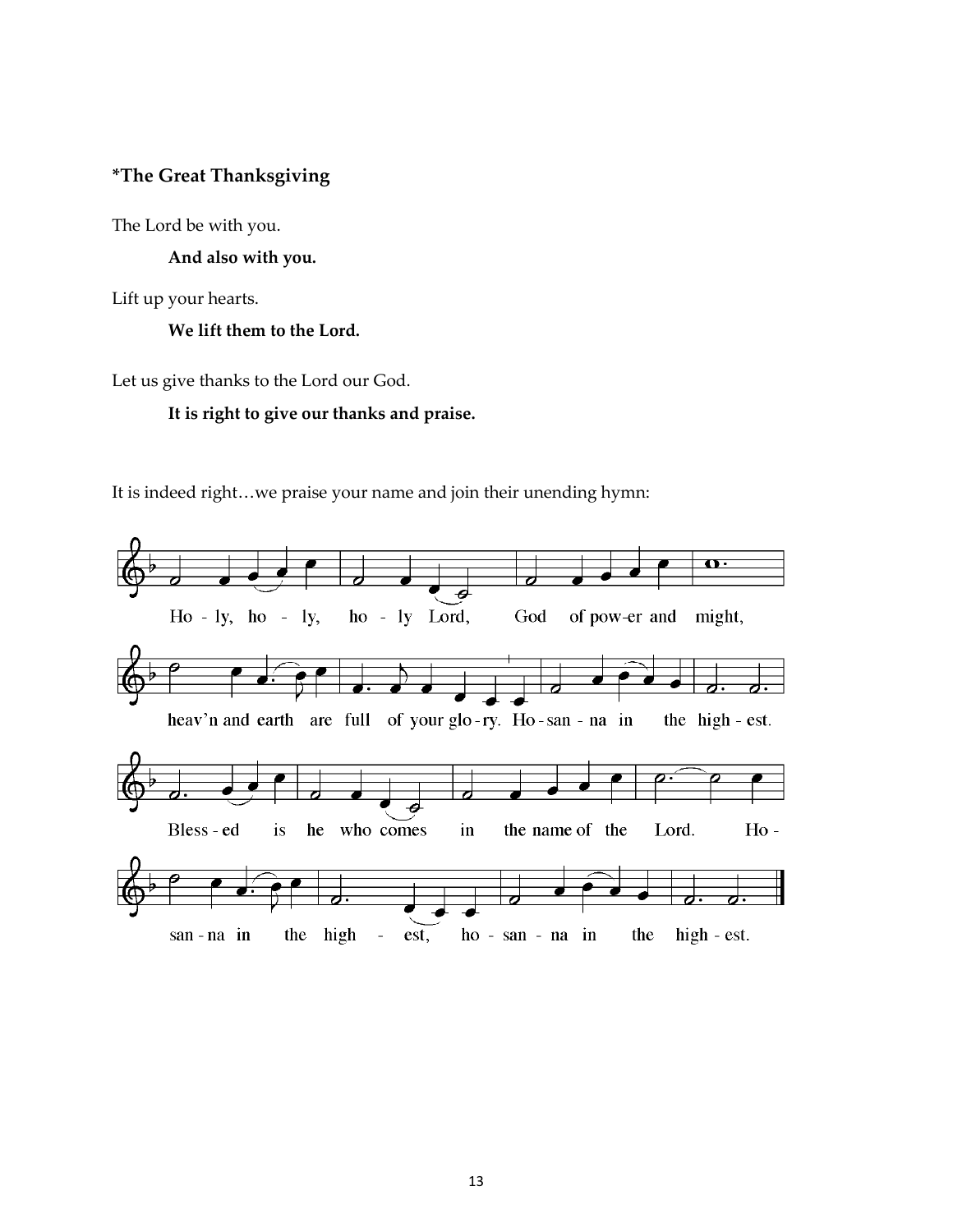### **\*Prayer at the Table**

Holy God, you alone are holy, you alone are God. The universe declares your praise: beyond the stars; beneath the sea; within each cell; with every breath.

### **We praise you, O God.**

Generations bless your faithfulness: through the water; by night and day; across the wilderness; out of exile; into the future.

### **We bless you, O God.**

We give you thanks for your dear Son: at the heart of human life; near to those who suffer; beside the sinner; among the poor; with us now.

### **We thank you, O God.**

In the night in which he was betrayed, our Lord Jesus took bread, and gave thanks; broke it, and gave it to his disciples, saying: Take and eat; this is my body, given for you. Do this for the remembrance of me.

Again, after supper, he took the cup, gave thanks, and gave it for all to drink, saying: This cup is the new covenant in my blood, shed for you and for all people for the forgiveness of sin. Do this for the remembrance of me.

Remembering his love for us on the way, at the table, and to the end, we proclaim the mystery of faith:



We pray for the gift of your Spirit: in our gathering; within this meal; among your people; throughout the world.

Blessing, praise, and thanks to you, holy God, through Christ Jesus, by your Spirit, in your church, without end.

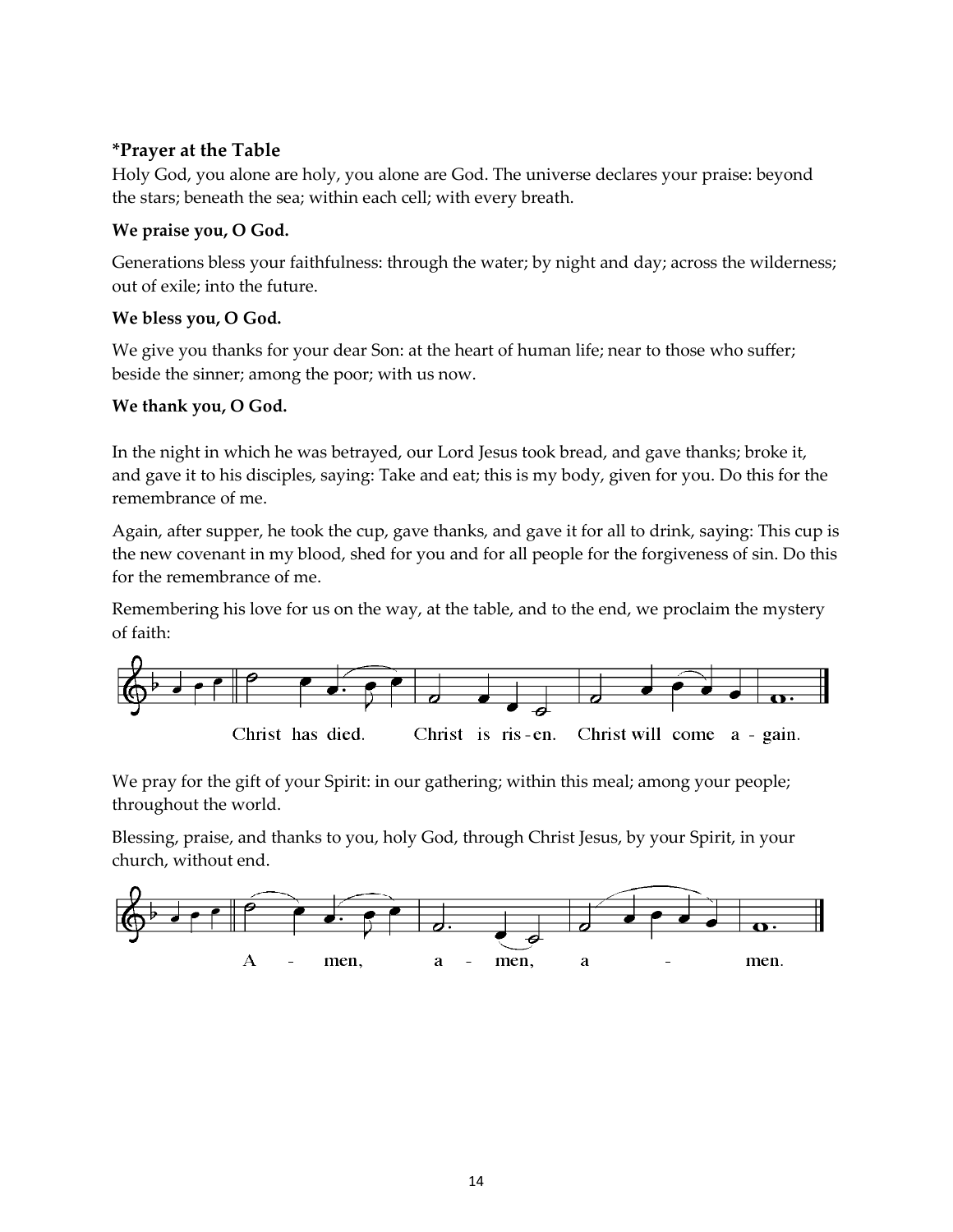#### **\*The Lord's Prayer**

Gathered into one by the Holy Spirit, let us pray as Jesus taught us:

**Our Father, who art in heaven, hallowed be thy name,** 

**thy kingdom come,** 

 **thy will be done, on earth as it is in heaven.** 

**Give us this day our daily bread;** 

 **and forgive us our trespasses as we forgive those who trespass against us; and lead us not into temptation, but deliver us from evil.** 

**For thine is the kingdom, and the power, and the glory, forever and ever. Amen.**

*Following the Lord's Prayer, you may be seated.*

Taste and see that the Lord is good!



#### **\*The Communion**

*Those celebrating with us from your homes: please share the bread with one another using these words:* The Body of Christ, given for you. *An Amen or Thanks be to God is spoken in response to this gift.*

*Those celebrating with us in person: Please come forward by the center aisle. Bring a communion cup with you. You may remove your mask to receive the bread and wine (from the pouring chalice). Return to your seat by means of the side aisle.*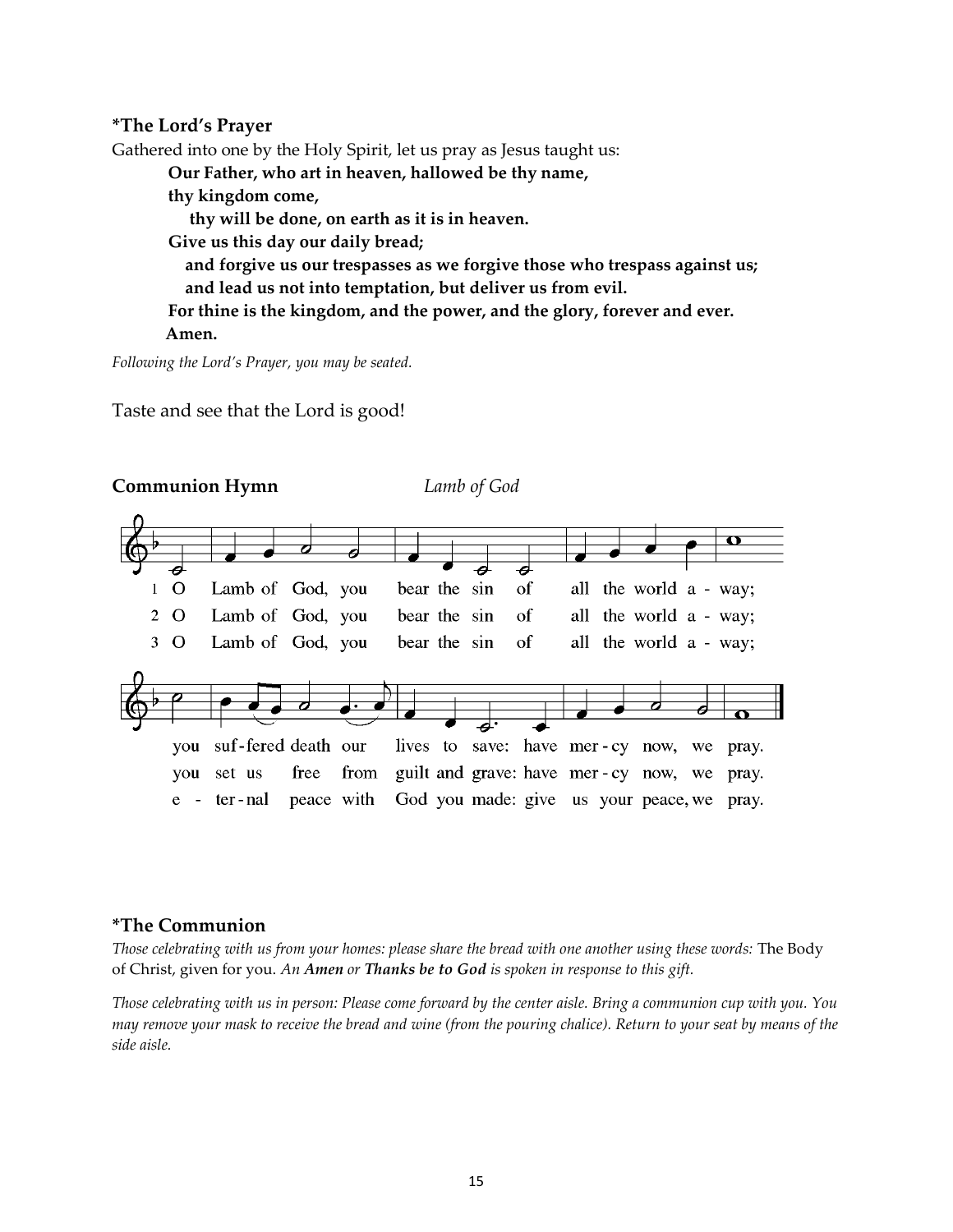

### **EXENDING** &

#### **\*Prayer after Communion**

Life-giving God,

in this holy communion you have welcomed us into

your presence, nourished us with words of mercy, and fed us at your table.

Amid the cares of this life, strengthen us to love you with all our heart,

serve our neighbors with a willing spirit, and honor the earth you have made; through Christ our Lord.

#### **Amen.**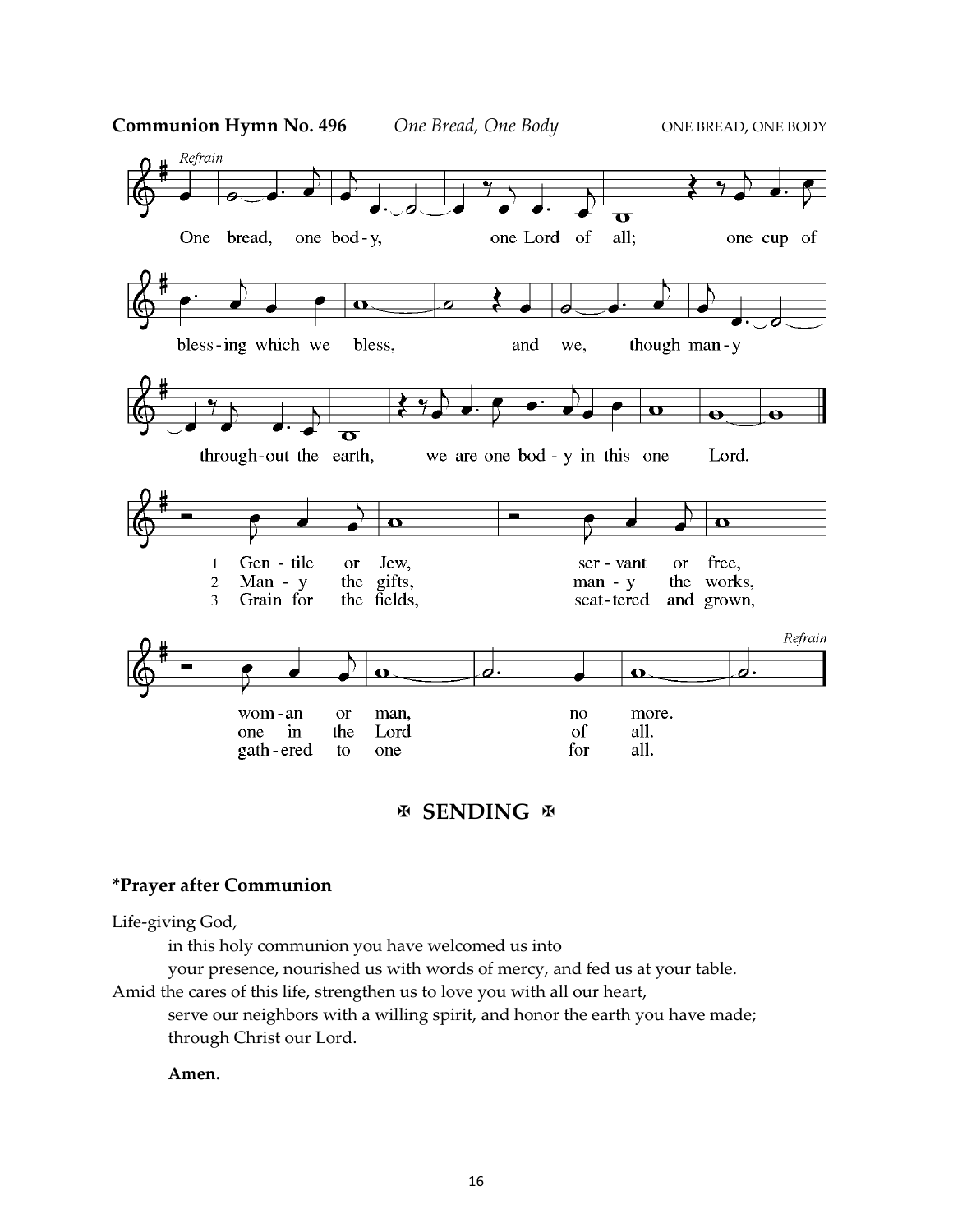#### **\*Benediction**

And now, may the Lord bless you, keep you, and enfold you in love.

**Amen.**



#### **\*Dismissal**

Go forth in peace. Remember our mission.

**Bring Jesus to people, through love and the word of God.**

**Postlude** *Toccata sexta* Johannes Speth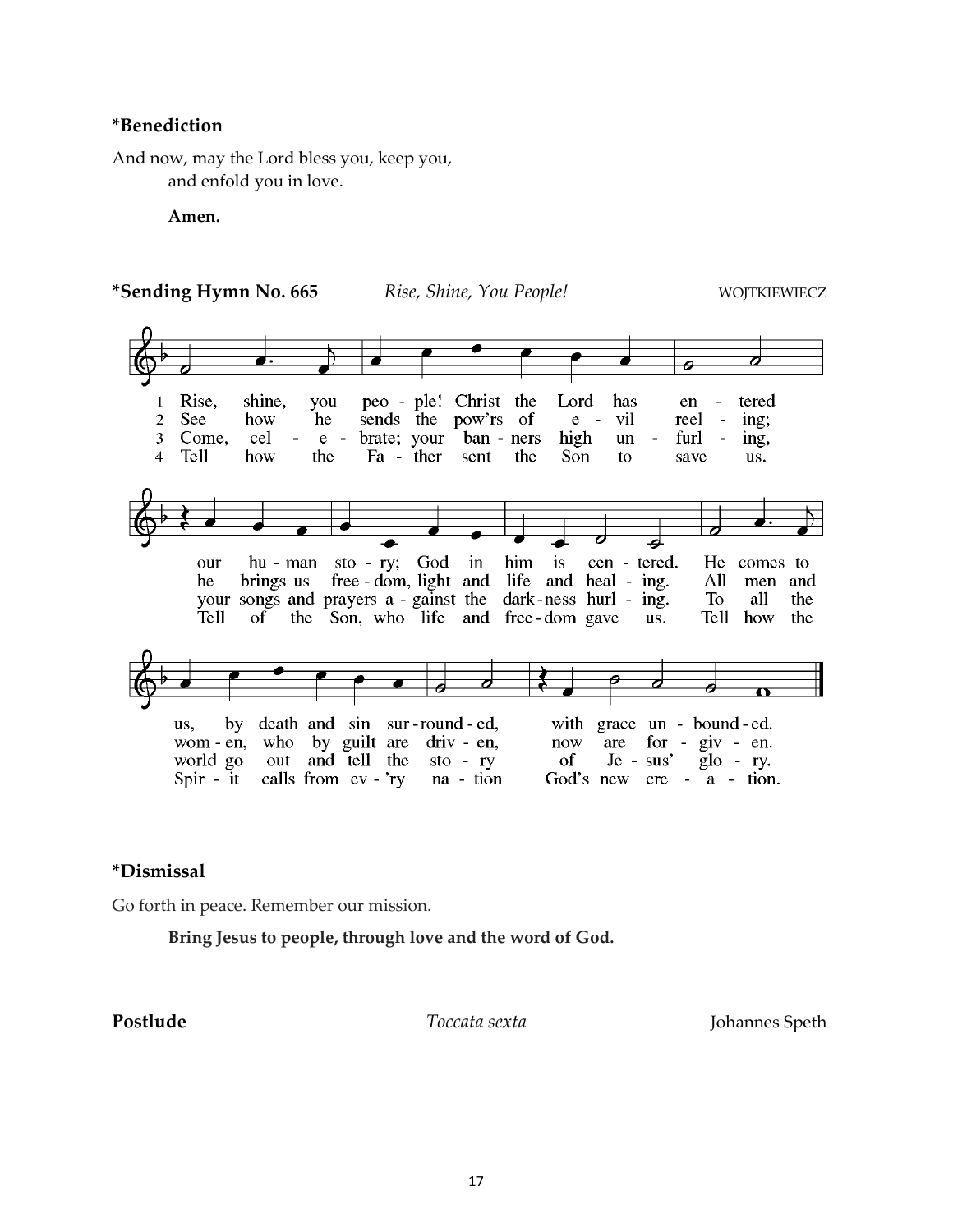**+ + +**

#### **Acknowledgements…**

Permission to podcast/stream the music in this service obtained from ONE LICENSE, License #A-702599.

Liturgy from SundaysandSeasons.com. Copyright 2020 Augsburg Fortress. All rights reserved. Reprinted by permission under Augsburg Fortress Liturgies Annual License #SAS003154.

The Confession, Prayer of the Day, Prayer for Understanding, and Benediction are reprinted by permission of Westminster John Knox Press from *Feasting on the Word*® *Worship Companion,* copyright © 2009. All rights reserved.

*Voluntary in D Major* by John Blow, P.D.

*Give to Our God Immortal Praise!* Text: Isaac Watts, 1674-1748; Music: attr. John Hatton, d. 1793. P.D.

*God of Grace and God of Glory* Text: Harry E. Fosdick, 1878-1969; Music: John Hughes, 1873-1932. P.D.

*God, Whose Giving Knows No Ending* Text: Robert L. Edwards, 1915-2006 © 1961, ren. 1989 The Hymn Society, admin. Hope Publishing Company. All rights reserved. OneLicense.net #A-702599. Music: C. Hubert H. Parry, 1848-1918. P.D.

*One Bread, One Body* Text and Music: John Foley, SJ, b. 1939 © 1978 John B. Foley, SJ, and OCP Publications. All rights reserved. OneLicense.net #A-702599.

*Rise, Shine, You People!* Text: Ronald A. Klug, b. 1939, alt.; Music: Dale Wood, 1934-2003. Text and music © 1974 Augsburg Publishing House. All rights reserved. Reprinted under OneLicense.net #A-702599.

*Toccata sexta* by Johannes Speth, P.D.

**+ + +**

**Looking Ahead…**the Scripture texts for next Sunday*,* Third Sunday after Pentecost, are 1 Kings 19:15-16, 19-21, Psalm 16, Galatians 5:1, 13-25, Luke 9:51-62. We encourage you to read and pray these passages in preparation for our worship together.

**Your tithes and offerings are important to our ministry.** On-line donation options are available at holytrinityakron.org/donate or by contacting Financial Secretary Jim Minisall a[t jminisall@holytrinityakron.org.](mailto:jminisall@holytrinityakron.org) Or simply mail your offerings to Holy Trinity Lutheran Church, 50 N. Prospect Street, Akron, Ohio 44304. Thank you for your generous and regular support.

**Our Love Offering** this morning is designated as a special gift to the Northeastern Ohio Synod in support of the ministries we share with our fellow ELCA Lutherans in this area and beyond. We deeply appreciate this partnership, especially as Holy Trinity begins the process of calling a new senior pastor. Thank you for your generous support for this effort.

**Crowd Media Release Notice…** Please be aware that by attending our gathering in person, you consent to your voice, name, and/or likeness being used, without compensation, in photography and video for exploitation in any and all media, whether now known or hereafter devised, for eternity, and you release Holy Trinity Lutheran Church, its successors, assigns and licensees from any liability whatsoever of any nature. By participating, you agree to be subject to the foregoing.

**+ + +**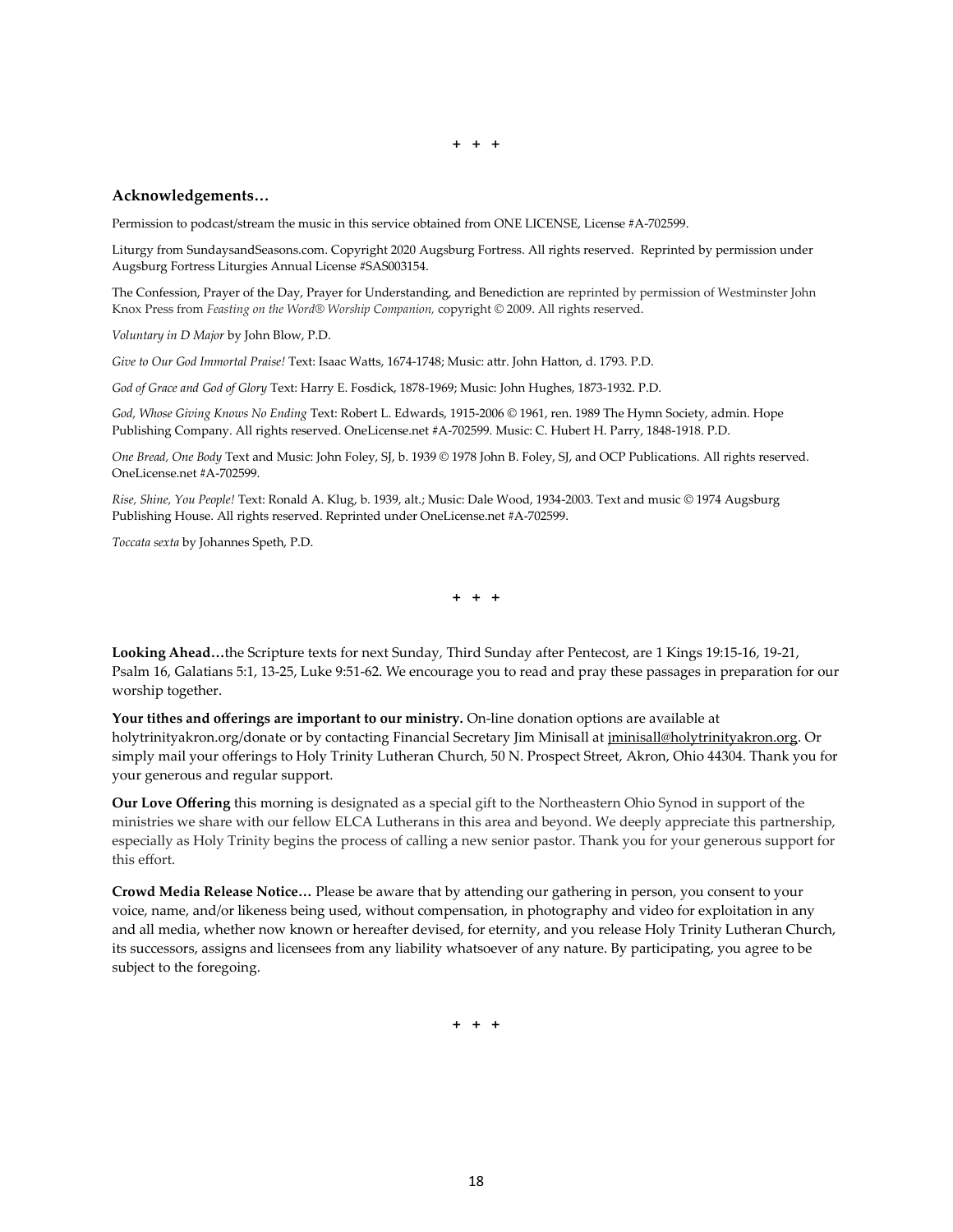# **This Week at Holy Trinity**

| Sunday, 6/19    | $9:30$ a.m. | Worship                                           |
|-----------------|-------------|---------------------------------------------------|
|                 | 3:30 p.m.   | <b>Warriors' Journey Home -</b>                   |
| Monday, 6/20    | $8:00$ a.m. | <b>Morning Devotions - Facebook Live</b>          |
| Tuesday, 6/21   | $8:00$ a.m. | <b>Morning Devotions - Facebook Live</b>          |
|                 | 1:00 p.m.   | Prayers for All People - Facebook Live            |
|                 | 6:30 p.m.   | Council meeting - Scharf Library                  |
|                 | 6:30 p.m.   | Derbytown Chorus - Fellowship Hall                |
| Wednesday, 6/22 | $8:00$ a.m. | <b>Morning Devotions - Facebook Live</b>          |
|                 | 11:00 a.m.  | Mid-week Study - Chapel Lounge                    |
| Thursday, 6/23  | $8:00$ a.m. | <b>Morning Devotions - Facebook Live</b>          |
| Friday, $6/24$  | $8:00$ a.m. | <b>Morning Devotions - Facebook Live</b>          |
|                 | $9:00$ a.m. | Faith Five Weekly Check-in                        |
|                 |             | - contact <b>Rachel Nunez</b> for Zoom login info |
| Saturday, 6/25  | $9:00$ a.m. | Hike & Seek @ Liberty Park & Nature Center        |
| Sunday, 6/26    | $9:30$ a.m. | Worship                                           |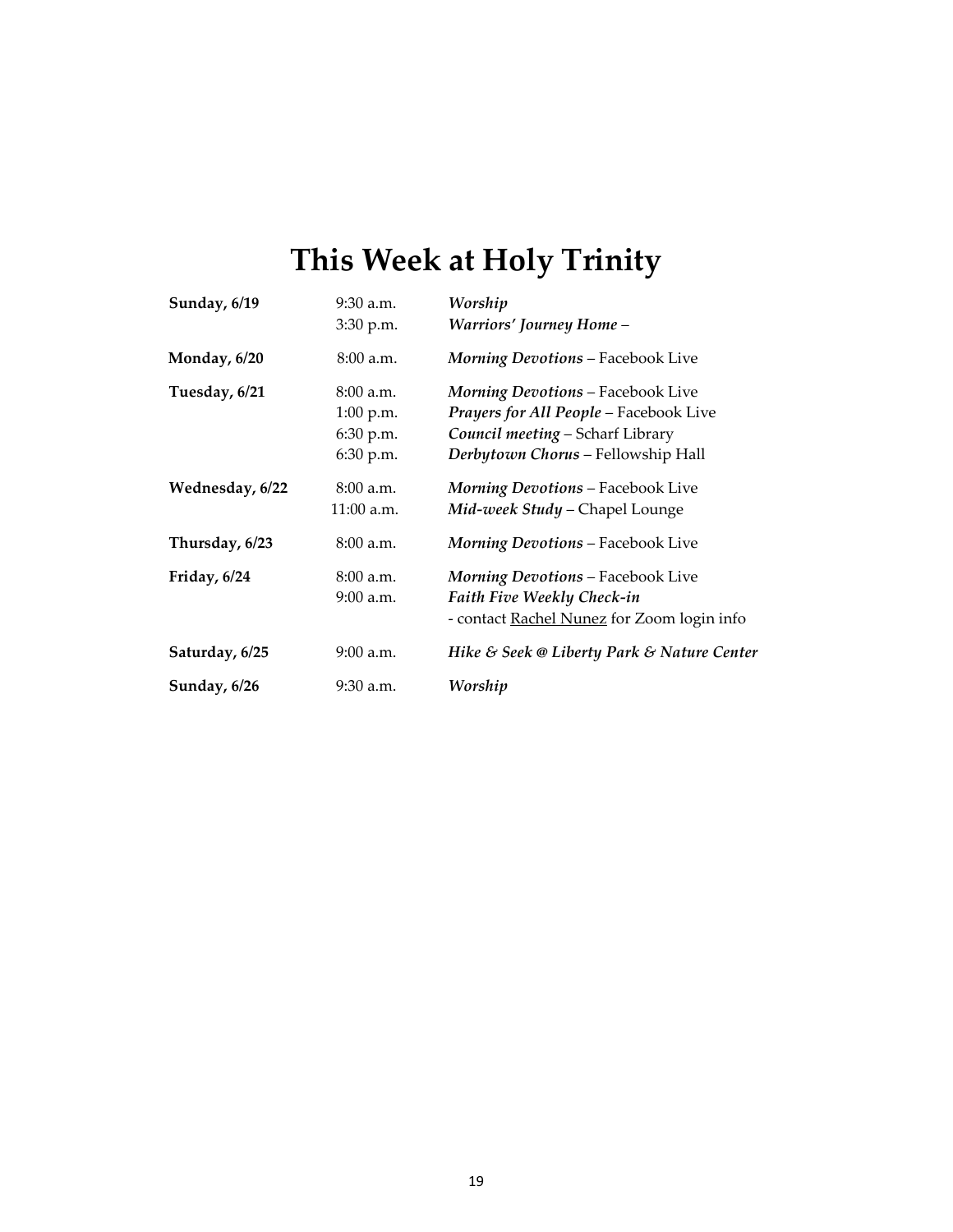#### *In Our Prayers…*

Chelsea Hart, Cathy Lovorn, Sandra Knouse, Tina Deighan, Wayne Richenbacher, Rob Wise, Jack Young, Tom, Lynette, Renee Holm, Sarah Clark, Padraig McGuire, Sharon Anderson, Ralph Foster, Elaina Oberdorfer, Dan Seiberling, Ute, Susan Craig, Mary Pat Doorley, Alan Morton, Leonard Shaffer, David Templeton, James Connor, Melissa, Jan Fry, Dick DeBerry, Larry Shaffer, Dave Landis, Rev. Gabriel Baumgardner, Terri Bromley, Sandy Hamilton, Charlotte Lisius, Will Kocsovsky, Pr. Gwendolyn Snell, Nicholas Good, Victor Vanderman, Carmen Herring, Lori Goldstein, Ron Nockengost, Richard Lozier, Rosemary Rocco, Kaleb Pederson, Iva Johnson, Danny Miller, Carrie Clark, Pete Johnson, Tyler A., Gary Curtis, Marie Hustead, Richard, Betty Smith, Alicia Boyd, Sandy Plummer, Victor Feliciano, Austin Ferguson, Maria Mowrey, Nancy Dodson, Rebecca Kahnt, the Chaney family, George Krugger, Helen Paluchi, Kelly Swank, Elliott Methany, Natasha, Chris Misanko, Judy & Keith Baker, Patricia Yost, Sue, Bob White, Deno M, Judy Eisenhart, John Nossal, LaVaughan Rannow, Ted Evans, Ken, Erica, John Kishton, Kelli Martin, Andrea & Charlie, John Dailey, Emily Foster, Jeff Collins, Virgina & Georgianne Miller, Teresa McGee, Janet Reichling, Judy Vlcek, Ellen Baggette, Jeff, Terri Curtis, Dianne Birde, James Secaur, Dick Sebastian, Emily Lark, John Shea, Brent Scott, Cindy Nunnari, Mike & family, Jim, Vicki, Bob, Jessica McRowe, Peter Dietrich, Karen Isaiah, Deryl MacRitchie, Gina Miller, Ron Pope, Don Sidaway, Barb Johnson, Adrienne, Carol, Ashley & McKenna Wagner, Cindy, Delores Green, Mary Carol Daugherty, Josh Cox, Dilma Johnson, Jim Appleman, Susan Craig, Linda Brannan, Ken Collins, Destiny Nelson, Dana, Annika Mae Lark, Kristen, Julie Starr, Karen Strock, Gio, Robert Farkas, Jim Zarlow, Charles & Leigh Davis, Guy Miller, Maya Marquette, Jonathon Maas, Henry Studer, Twila Kloos, Joanne Aller, Kathy Meyer, Ron Oliverson, Elizabeth Mormino, Larry Ivery, Becky Adkins, Dave Erickson, Donna McIntosh, William Brown, Hannah Goggins, Michael Simpson, Wanda Clark, Ann Henry, Bob Dagett, Mike Adam, Phyllis Quartz, Gloria Coleman, Kirk Carlson, Toby, Janet Brown, Debbie Matthews, Ann, Ron, Shirley Keller, Ruth Gorman, Shellee Murko, Fred Finney, Francis Brown, Cilan Drummond, Kyle Berry, Paul Skolmoski, Bill Sample, Kristin McCarthy, Erin Caley, Cheyenne, Fannie Yoder, Jen Ny, Katherine Blair and her family, Tina Hall, Lyle Mays, Lois, Carl Betka, Marty Whitford, Iris, Carmen Herring, Heather Nolting, Mike Zabor, Sean Rodger, Metha Summers, Amy Ott, Jr., Ernie Cornelius, Ken Hutchins, Shonda Null, David Hart, Susan Darula, Nina DiSalvo, Mike Lewellyn, John Weiss, Ken Thomas, Calvin Corban, Arlen Mullet, Ruscel Dudley, Megan Berglund, Ricardo Munez, Polly Parham, Martin Duran, David & Phyllis, Joyce Furmanek, Sharon, Norma Hansmann, Diane Miller, Kim Myers, Susan Ellenwood, Peggy Campano, Judy, Ashley Edwards, Lana Clark, James Eckert, Pat Novak, Bob Ritchie, Jackson Messner, Sonny & Michelle, Ali Burner, Karen Wilson, Carol Stull, Jean Richards, Kathleen Verib, Bob Houston, John & Kathleen Rannow, Anthony Feora, Taylor Keaton, Jim Kohl, Janet Wood, Bob Palmer, Julie Riffle, David Williams, Tom, Luke Berry, Michael Anderson, Tonia Smith, Matthew Bolton, Ann Hickin, Melissa Ferguson, Melissa Lorren, Joanna Miranda, Russ Brokaw, June Schneeberger, Roger Brown, Larry Hanas, Jonathon Winters, Cara Blynn, Jordan Lowe, Autumn Boothe, Amy Wagner, Diane Dollack, Danielle Welling, Shirley Adamson, Matilda Rocko, Kyle Swartz, Art Smith, Rosemary Major, Michael Jenkins, Kassandra Guran, Gina Strulderer, Shirley Jordan, families of Ethan Liming, Fran DeLuca, Jennie Hill, Jim Lovorn, Jane Krisher, Simon Preston, Duncan Tanner, and David Shanafelt.

If you have updates or additions to the prayer list, please contact Sally Richenbacher, [Rachel](mailto:rnunez@holytrinityakron.org) Nunez, or [Pr. Becki.](mailto:dnevergall@holytrinityakron.org)